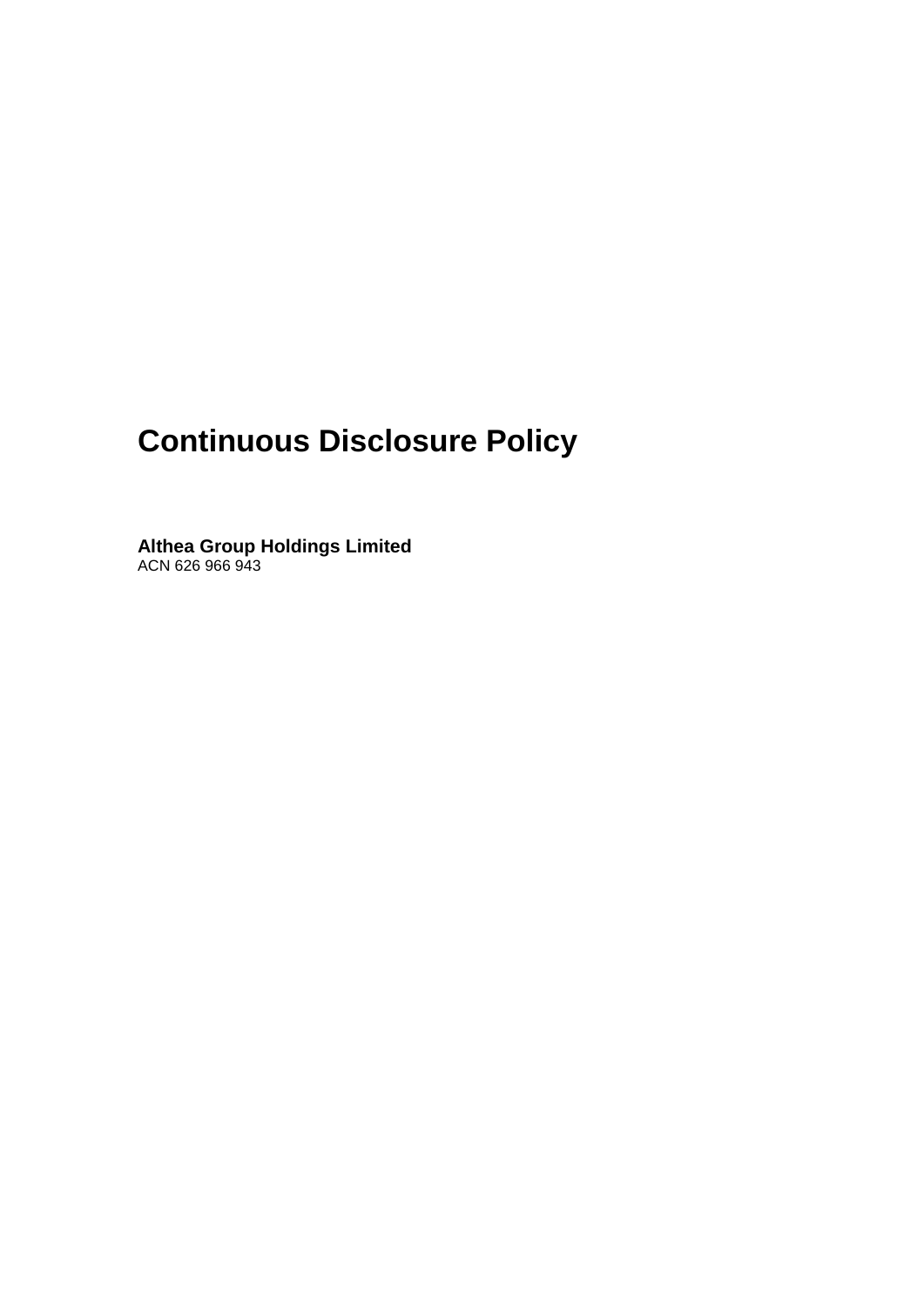## **Continuous Disclosure Policy**

#### **1 Introduction**

This Policy imposes obligations and procedures on all Directors, employees and contractors of Althea Group Holdings Limited (**Company**) and each of the subsidiaries of the Company (together, the **Group**) to ensure, on the one hand, protection of confidential information and, on the other hand, the timely and balanced disclosure of all material matters concerning the Group. Compliance with this policy is critical and failure to comply could lead to civil or criminal liabilities for the Company and its employees, and could have a damaging impact on the perception of the Company within the investment community.

#### **2 Application**

This Policy applies to all Directors, senior executives (including senior and key officers) (**Senior Executives**), employees and contractors of the Group (**Group Personnel**).

#### **3 Objectives**

- 3.1 The objectives of this policy are to:
	- (1) ensure that the Company is able to meet its continuous disclosure obligations under the Australian Securities Exchange (**ASX**) Listing Rules and the *Corporations Act 2001* (Cth); and
	- (2) establish internal procedures so that all Group Personnel understand their obligations to ensure:
		- (a) confidential information is protected; and
		- (b) disclose Price Sensitive Information (as defined in clause [4.1](#page-1-0) and further explained in clause [8\)](#page-5-0) to the Disclosure Officer.

#### **4 Continuous disclosure – legal considerations**

<span id="page-1-0"></span>4.1 Chapter 3 of the ASX Listing Rules deals with the continuous disclosure requirements that a listed company must satisfy. In particular, Listing Rule 3.1 states that once an entity is or becomes aware of any information concerning it that a reasonable person would expect to have a material effect on the price or value of the entity's securities (**Price Sensitive Information**), the entity must immediately inform the ASX of that information.

There is, however, an exception to the disclosure of Price Sensitive Information in Listing Rule 3.1. This exception applies when:

- (1) a reasonable person would not expect the information to be disclosed;
- (2) the information is confidential and ASX has not formed a view otherwise; and
- (3) one or more of the following applies:
	- (a) it would be a breach of law to disclose the information;
	- (b) the information concerns an incomplete proposal or negotiations;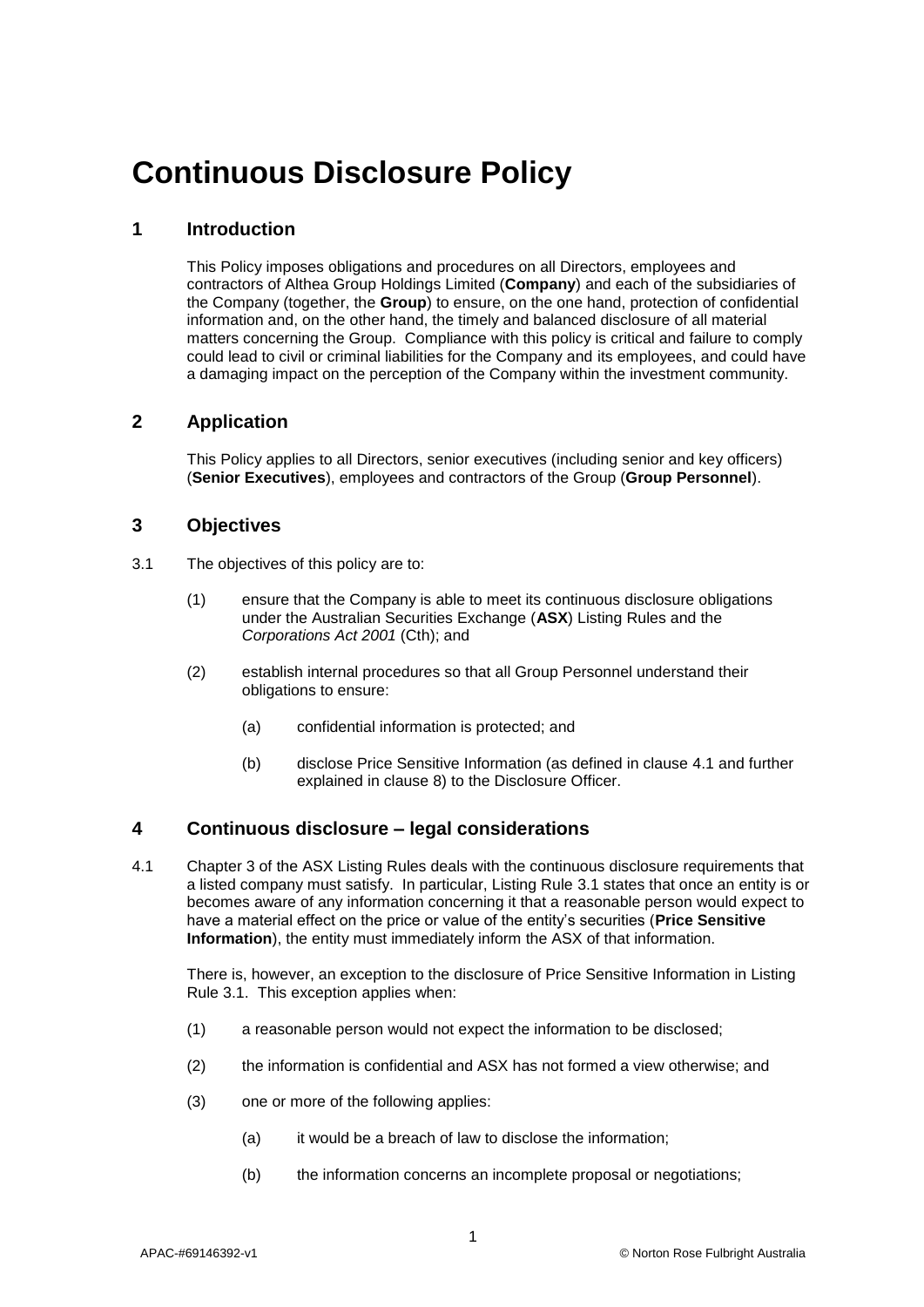- (c) the information comprises matters of supposition or is insufficiently definite to warrant disclosure;
- (d) the information is generated for the internal management purposes of the Company; or
- (e) the information is a trade secret.
- 4.2 The Listing Rules also provide that if the ASX considers that there is or is likely to be a false market in an entity's securities, and asks the entity to give information to correct or prevent a false market, the entity must give ASX the information needed to correct or prevent the false market.
- 4.3 Examples of information that would need to be disclosed under ASX Listing Rule 3.1 are set out in the Schedule to this Policy.

#### **5 Information to be disclosed to Disclosure Officer**

- 5.1 The Board is required to appoint a Disclosure Officer to administer this Policy.
- 5.2 As soon as any Group Personnel become aware of information:
	- (1) that is not generally available (ie the information in question has not been included in any annual report, ASX release or other publication of the Company); and
	- (2) which may be Price Sensitive Information;

they must provide to the Disclosure Officer the following information:

- (3) a general description of the matter;
- (4) details of the parties involved;
- (5) the relevant date of the event or transaction;
- (6) the status of the matter (eg final / negotiations still in progress / preliminary negotiations only);
- (7) the estimated value of the transaction;
- (8) the estimated effect on the Company's finances or operations; and
- (9) the names of any in-house or external advisers involved in the matter.

#### **6 Disclosure of information externally**

- 6.1 Unless disclosed in accordance with this Policy, potentially Price Sensitive Information should be treated as strictly confidential. In particular, information concerning an incomplete proposal or negotiation, or information which is insufficiently definite to warrant disclosure, should not be disclosed externally eg to analysts, professional bodies, the media, customers or any other person (**External Persons**) and should only be disclosed internally to the minimum number of persons possible.
- <span id="page-2-0"></span>6.2 Any general confidentiality guidelines put in place by the Disclosure Officer must be followed. The Senior Executive(s) leading a proposed transaction also must consider whether any particular practices should be adopted in respect of that proposed transaction (having regard to the joint publication by Chartered Secretaries Australia (now Governance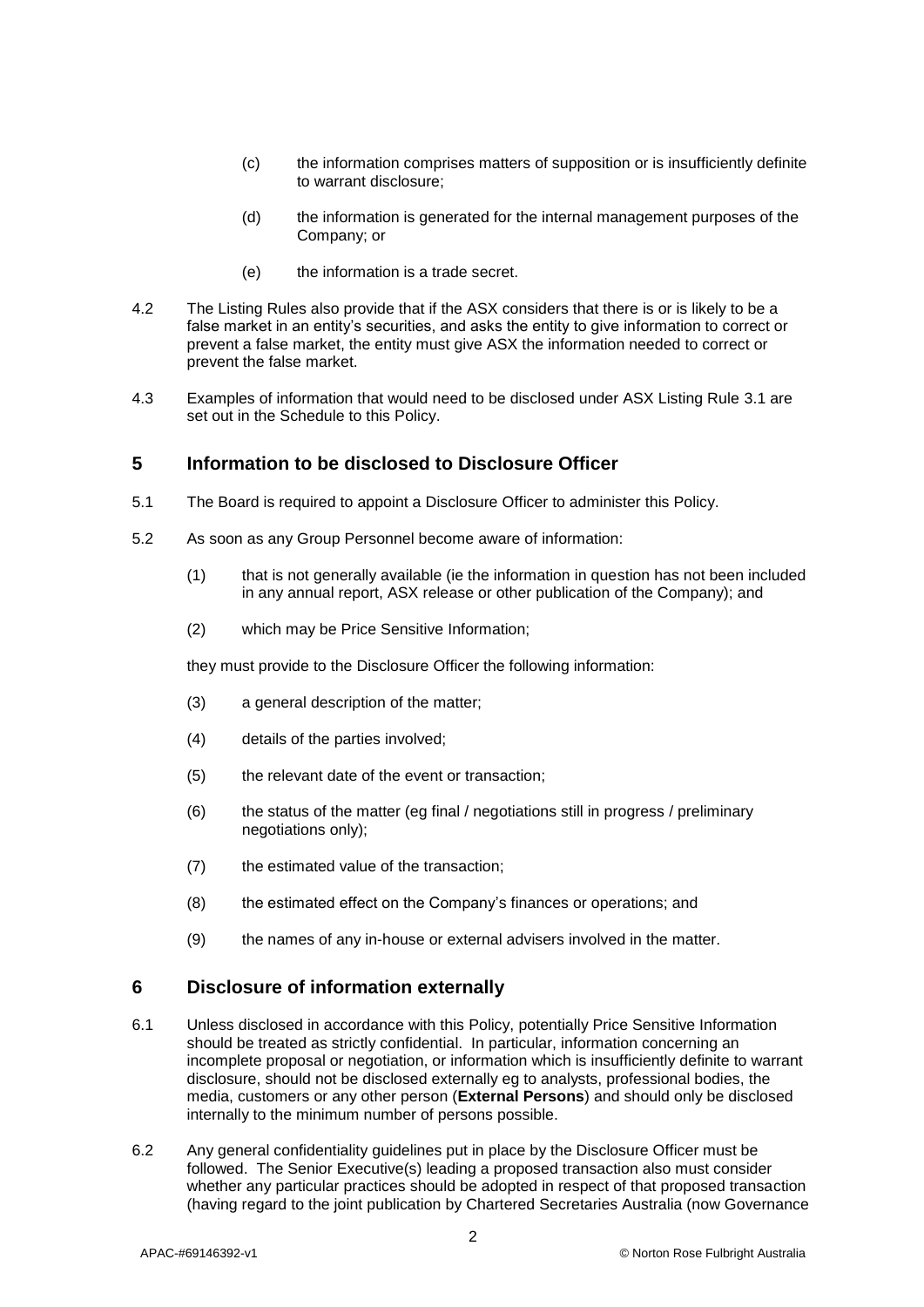Institute of Australia) and the Australasian Investor Relations Association entitled *Handling confidential information: Principles of good practice*).

- 6.3 Potentially Price Sensitive Information must not be selectively disclosed to External Persons prior to being announced to the ASX.
- 6.4 If any Group Personnel is proposing to present any potentially Price Sensitive Information to External Persons (eg at an analyst briefing) or make any media release, they should ensure that copies of their material are provided to the Disclosure Officer prior to presenting that information externally or making that media release. All material to be presented at a general meeting of shareholders also must be approved by or referred through the Disclosure Officer prior to briefing.
- 6.5 All enquiries from External Persons and shareholders must be referred to the Disclosure Officer.
- 6.6 When presenting Price Sensitive Information which has been approved by a Disclosure Officer, discussion should be limited to the scope of the approved material. Issues beyond this scope should only be discussed if the relevant information has already been announced to ASX. If a question can only be answered by disclosing potentially Price Sensitive Information, the person should decline to answer or take the question on notice.
- 6.7 If potentially Price Sensitive Information is leaked or inadvertently disclosed to External Persons, that information should immediately be provided to the Disclosure Officer.

#### **7 Role of Disclosure Officer**

- 7.1 The Board has appointed the Company secretary (**Secretary**) to act as the Disclosure Officer to:
	- (1) monitor the Company's compliance with disclosure obligations, including the maintenance of confidentiality of information when appropriate;
	- (2) be responsible for disclosure to the ASX;
	- (3) approve media releases and other material for presentation to External Persons and shareholders;
	- (4) deal with enquiries from External Persons and shareholders; and
	- (5) have responsibility for communications with the ASX in relation to ASX Listing Rule matters generally (in accordance with ASX Listing Rule 12.6).
- 7.2 The Disclosure Officer must:
	- (1) periodically monitor disclosure processes and reporting and periodically review the effectiveness of disclosure and materiality guidelines;
	- (2) decide what information must be disclosed to the ASX, including the information needed to correct or prevent a false market;
	- (3) conduct all disclosure discussions with management;
	- (4) conduct all disclosure discussions with the ASX;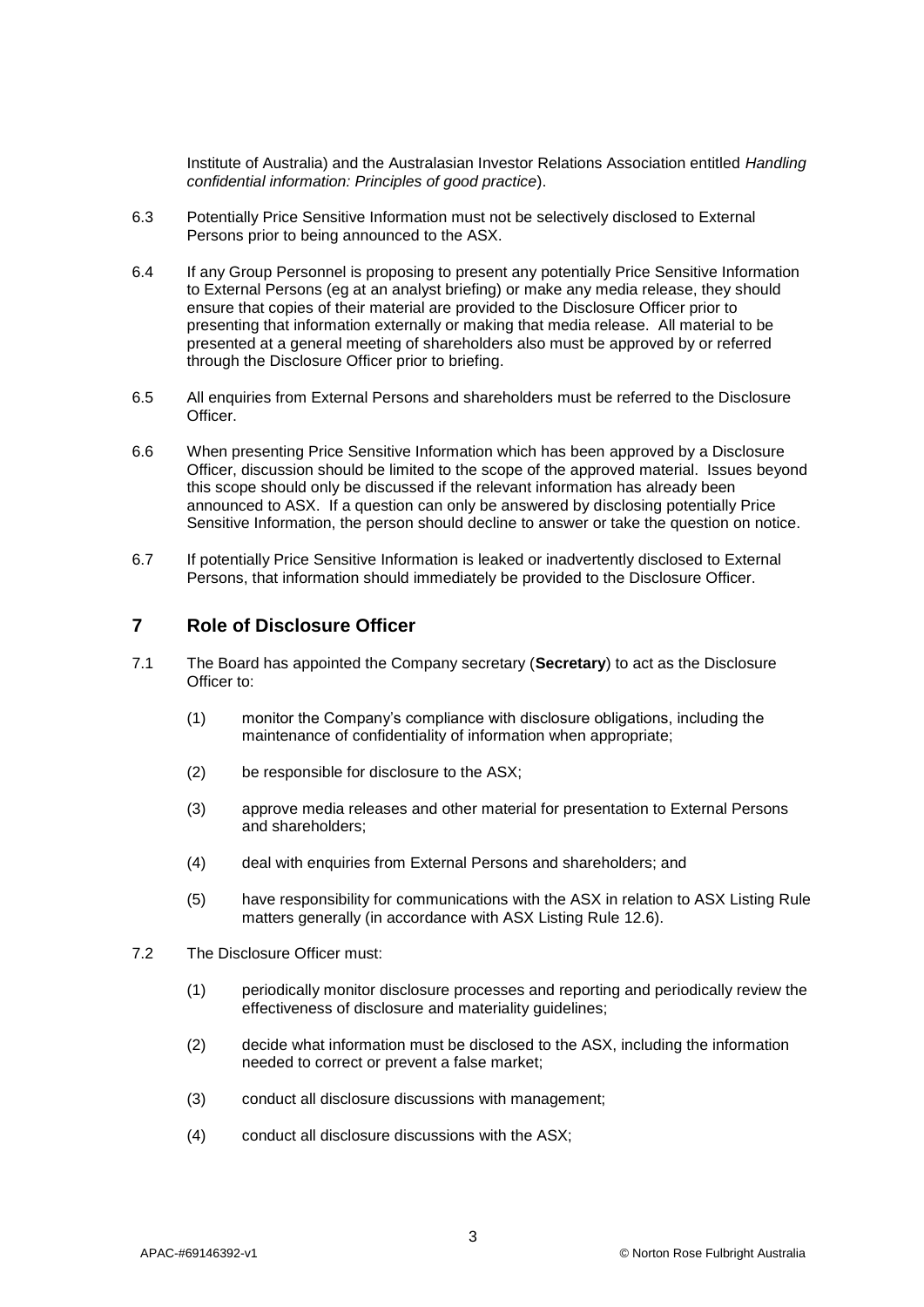- (5) maintain a **Disclosure File** which must contain a record of:
	- (a) material that has been disclosed to the ASX (with a copy of each announcement to the ASX); and
	- (b) potentially price sensitive information that has come to the attention of the Disclosure Officer and has not been disclosed to the ASX, together with the reasons for that non-disclosure;
- (6) submit reports to each regular Board meeting, setting out the matters disclosed to the ASX and those matters of which the Disclosure Officer became aware that were not disclosed to the ASX and the reasons for that non-disclosure (if any);
- (7) put in place such confidentiality policies (having regard to *Handling confidential information: Principles of good practice* (referred to in clause [6.2\)](#page-2-0)) as the Disclosure Officer considers necessary or appropriate;
- (8) take such action as the Disclosure Officer considers necessary or appropriate (including if considered necessary the implementation of regular training sessions for relevant Group Personnel) to ensure that the senior managers and their subordinates are aware of and adequately understand:
	- (a) the nature of the Company's continuous disclosure obligations;
	- (b) the responsibilities of the Group Personnel in ensuring compliance with the Company's continuous disclosure obligations, including the maintenance of confidentiality of information when appropriate; and
	- (c) the requirements of this policy.
- <span id="page-4-1"></span><span id="page-4-0"></span>7.3 The Disclosure Officer must as quickly as possible in the circumstances decide in respect of information that comes to his or her attention (either directly or from a director) whether:
	- (1) the information must be disclosed to the ASX;
	- (2) there is an exception which allows non-disclosure to apply; or
	- (3) an alternative procedure, such as whether a notice pending, trading halt or suspension of shares is appropriate in all the circumstances.
- <span id="page-4-2"></span>7.4 In the case of paragraphs [7.3\(1\)](#page-4-0) and [7.3\(2\),](#page-4-1) there are 3 alternatives:
	- (1) The Disclosure Officer believes the information is Price Sensitive Information and must be disclosed. In this case, the Disclosure Officer must:
		- (a) discuss the matter with management;
		- (b) discuss the matter with the Company's Managing Director (or equivalent) who may, in turn, discuss the matter with the Chair or other Directors;
		- (c) prepare an announcement to the ASX disclosing the Price Sensitive Information which, if the announcement is particularly significant, must be considered and approved by the Board; and
		- (d) promptly and without delay send the announcement to ASX and a copy of the announcement to all Directors (usually by email), and place a copy of the announcement on the Disclosure File maintained by the Disclosure Officer.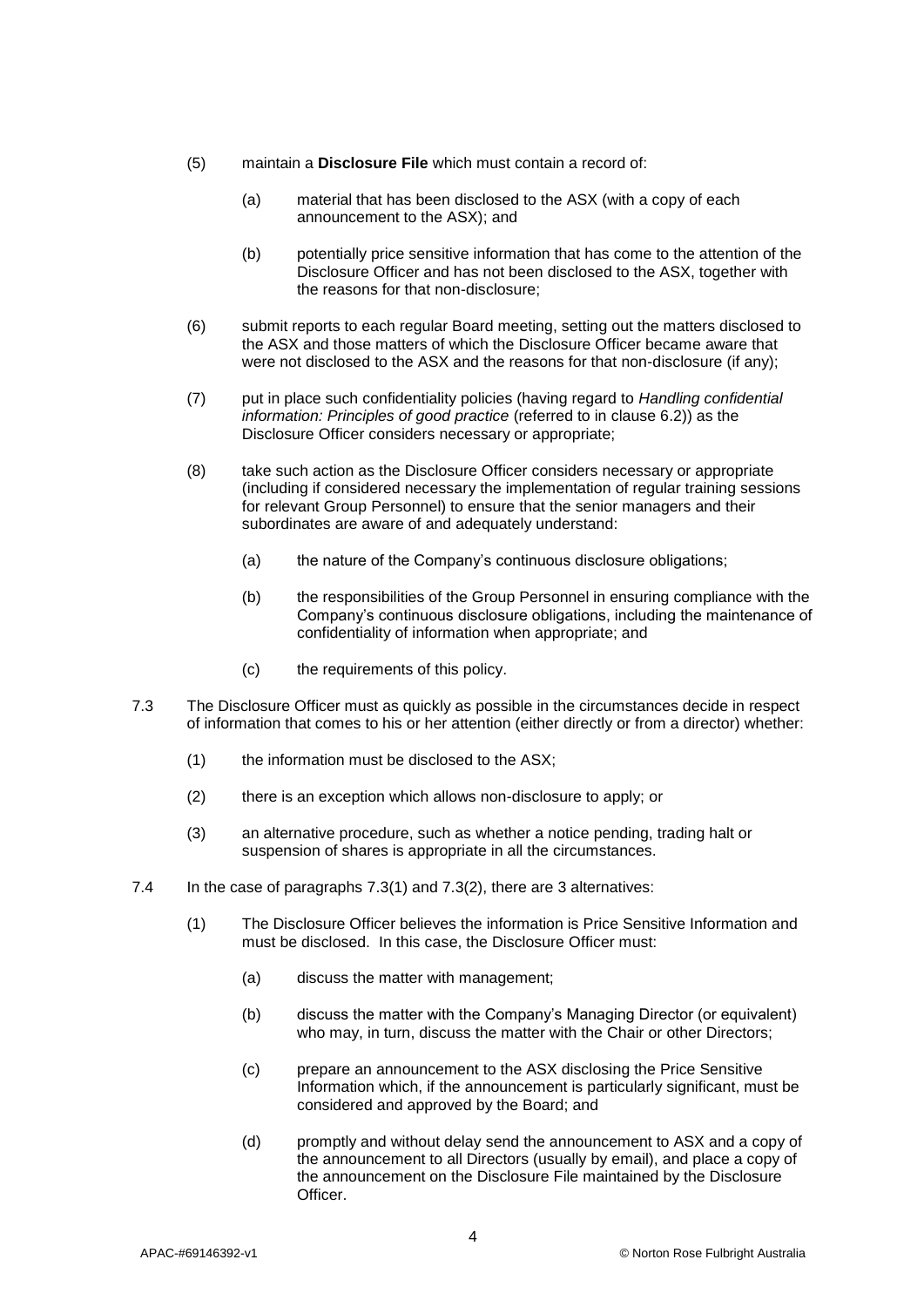(2) The Disclosure Officer believes reasonably in all of the circumstances the information is not Price Sensitive Information, or does not have to be disclosed because it is covered by the exceptions in ASX Listing Rule 3.1A. In this case, the Disclosure Officer must make careful notes setting out why the information has been brought to his or her attention and the reasons why the information is not price sensitive, or why the exceptions in ASX Listing Rule 3.1A apply (as applicable). These notes must be placed on the Disclosure File.

If the information is covered by an exception in ASX Listing Rule 3.1A but then is leaked or inadvertently disclosed externally, the Disclosure Officer should consider whether the protection of the ASX Listing Rule 3.1A still applies. If so, then it should make notes as above explaining the reasons but nonetheless post the information on the Company's website. If not, the Disclosure Officer should undertake steps (a) to (d) in paragraph [7.4\(1\).](#page-4-2)

- (3) The Disclosure Officer is not certain whether the information is Price Sensitive Information, or whether it falls within an exception. In this case, the Disclosure Officer must follow the appropriate procedures in paragraph [7.4\(1\)](#page-4-2) and seek external legal or financial advice.
- 7.5 The Disclosure Officer shall be responsible for ensuring that Company announcements are:
	- (1) made acting promptly and without delay (ie as quickly as possible in the circumstances and not deferring, postponing or putting it off to a later time);
	- (2) factual;
	- (3) complete (ie do not omit Price Sensitive Information);
	- (4) balanced (ie they include not only positive Price Sensitive Information but also negative Price Sensitive Information); and
	- (5) are expressed in a clear and objective manner that allows investors to assess the impact of the information when making investment decisions.

#### <span id="page-5-0"></span>**8 What is Price Sensitive Information?**

8.1 The Disclosure Officer is responsible for making decisions about what information will be disclosed. As noted in paragraph [4.1](#page-1-0) above, whether information constitutes Price Sensitive Information depends on whether it is material.

#### **Materiality test**

- 8.2 Information is material if the information would, or would be likely to, influence persons who commonly invest in securities in deciding whether to acquire or dispose of the Company's securities.
- 8.3 This needs to be looked at against the backdrop of the circumstances affecting the Company at the time, any external information that is publicly available at the time and any pervious information the Company has provided to the market.
- 8.4 Materiality is assessed against this qualitative test, considering the Company's business activities, size and place in the market.
- 8.5 A quantitative assessment may also be undertaken by the Disclosure Officer as part of, but not in substitution for, the materiality test.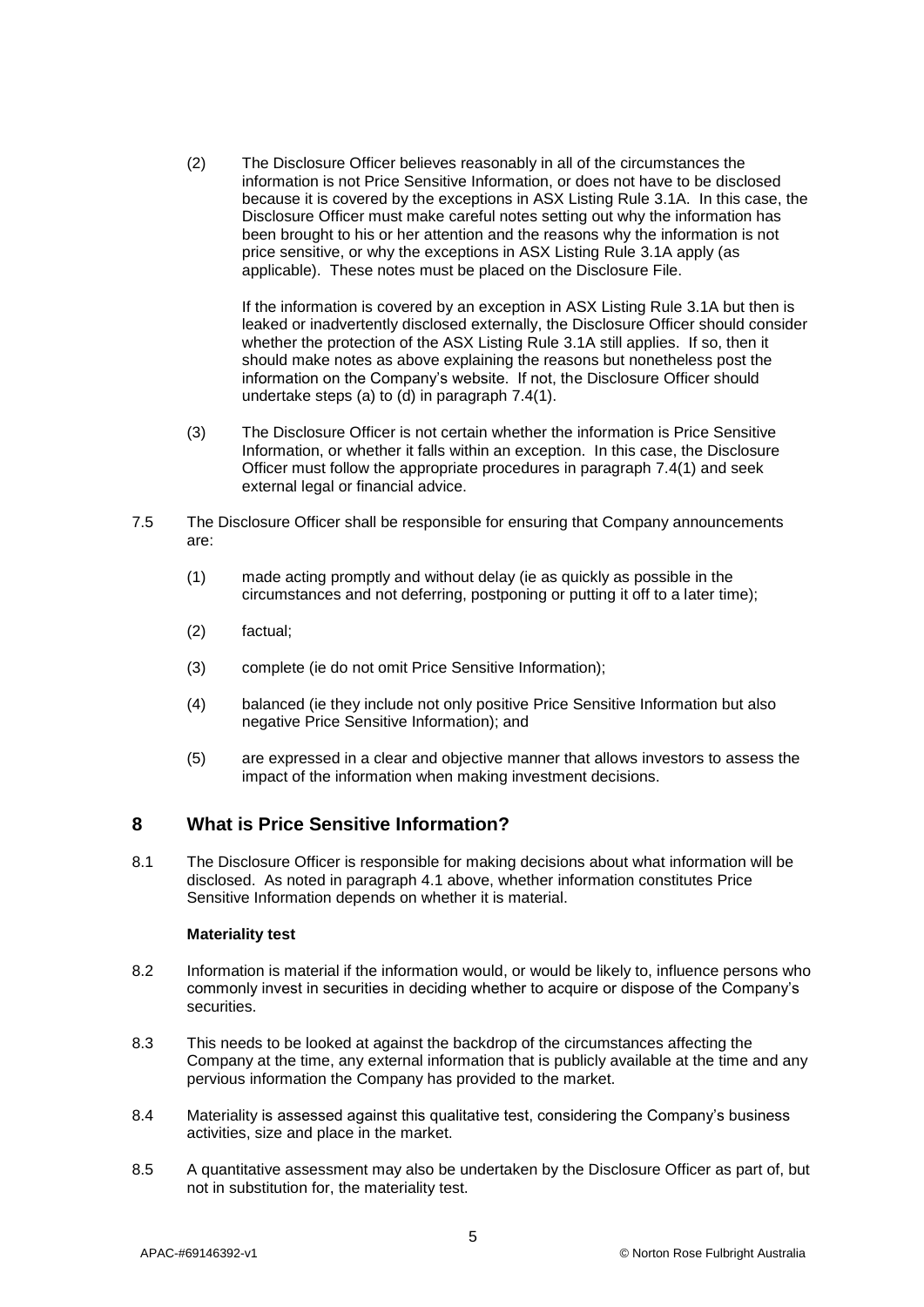- 8.6 To ensure that there is no pre-judgment of the materiality test, Group Personnel must inform the Disclosure Officer of any potentially material price or value sensitive information or proposal as soon as they become aware of it.
- 8.7 If an employee is any doubt about whether particular information is potentially Price Sensitive Information, they should immediately disclose the information to their senior manager who should in tum disclose it to the Disclosure Officer.
- 8.8 Examples of the types of information which may require disclosure are set out in the Schedule to this policy.
- 8.9 Information regarding the financial position, performance, ownership and governance of the Company also may constitute Price Sensitive Information.
- 8.10 There are many other types of information that could give rise to a disclosure obligation. For example, developments in companies which are affiliated with, but not controlled by, the Company may be Price Sensitive Information when related to the Company itself. Any questions on whether particular information is Price Sensitive Information should be immediately directed to the Disclosure Officer.

#### **9 Consequences of contraventions**

The Company contravenes its Australian continuous disclosure obligations if it fails to notify the ASX of the information required by ASX Listing Rule 3.1 to be disclosed. If the Company contravenes this obligation by failing to notify the ASX of information:

- (1) that is not generally available; and
- (2) that a reasonable person would expect, if it were generally available, to have a material effect on the price or value of securities issued by the Company;

it, and its officers may be guilty of an offence under the *Corporations Act 2001* (Cth).

#### **10 Public availability of materials**

10.1 This policy or a summary of its main provisions shall be made publicly available on the Company's website in a clearly marked corporate governance section.

Adopted on 9th August 2018